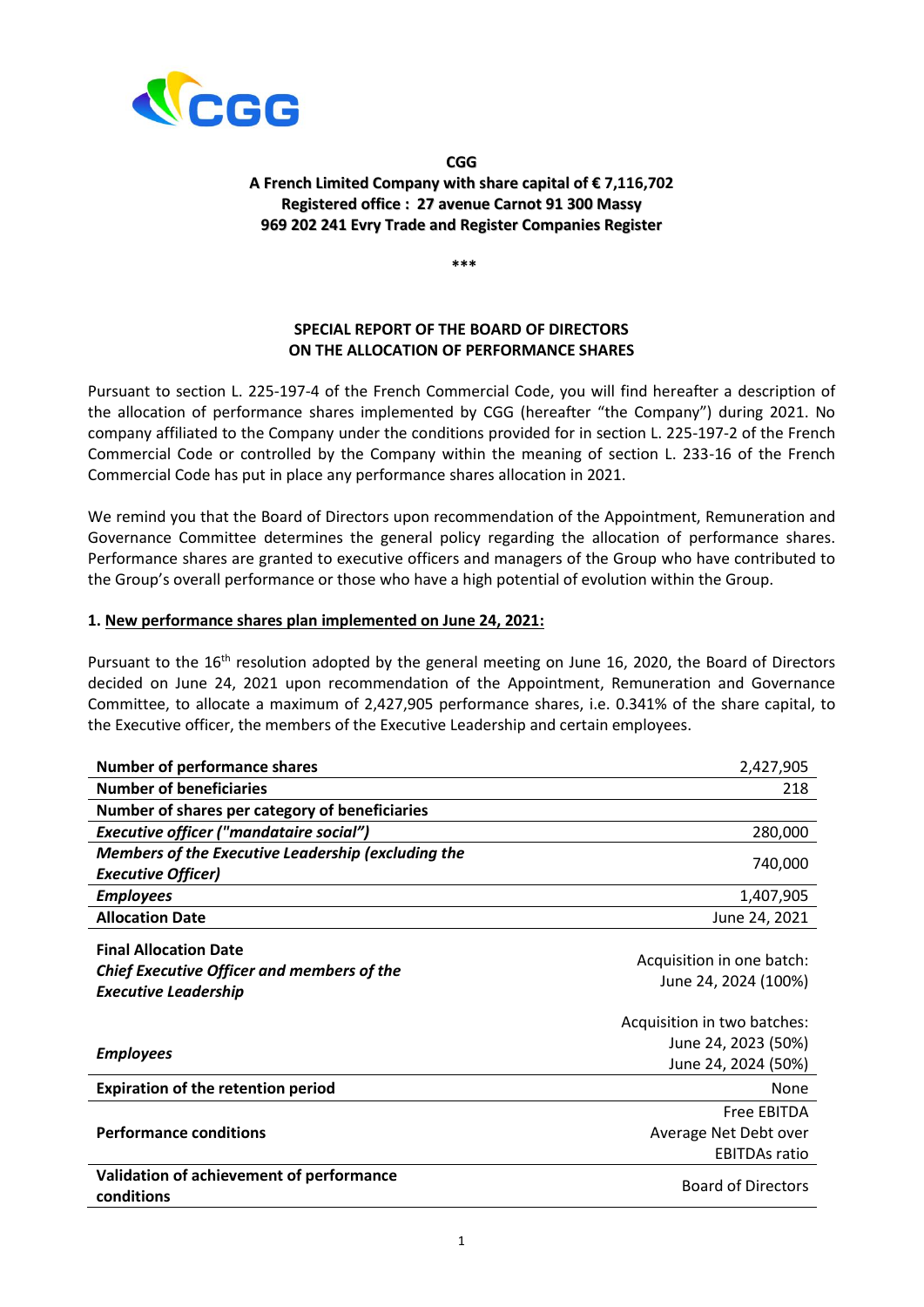As far as the Executive officer and the members of the Executive Leadership are concerned, the shares, representing 100% of the aggregate number of shares allocated will be effectively allocated at the end of the allocation period which will expire at the later of those two dates: either June 24, 2024 or the date of the general meeting of shareholders convened to approve the 2023 financial statements and subject to the Board's determination that the performance conditions as described here above have been met.

As far as the employees are concerned, the shares, will be effectively allocated at the end of the allocation period which will expire at the later of those two dates:

(i) For the first batch representing 50% of the aggregate number of CGG shares allocated: either June 24, 2023 or the date of the general meeting of shareholders convened to approve the 2022 financial statements and subject to the Board's determination that the performance conditions as described here above have been met;

(ii) For the second batch representing 50% of the aggregate number of CGG shares allocated: either June 24, 2024 or the date of the general meeting of shareholders convened to approve the 2023 financial statements and subject to the Board's determination that the performance conditions as described here above have been met.

The allocation of performance shares is subject to a person's capacity as employee or officer of the Group on the date of the final allocation and to the fulfilment of performance conditions related to the Group financial performance as set forth by the plan.

The number of performance shares allocated Mrs. Sophie ZURQUIYAH, Chief Executive Officer, is set out in the table below:

| <b>Name</b>      | Valuation of the shares pursuant<br>to the method used for<br>consolidated financial<br>statements $(\epsilon)$ | Maximum number of<br>shares allocated |
|------------------|-----------------------------------------------------------------------------------------------------------------|---------------------------------------|
| Sophie ZURQUIYAH | € 232.400                                                                                                       | 280,000                               |

Pursuant to section L.225-197-1 of the French Commercial Code, the Board of Directors decided that the number of shares that Mrs. Sophie ZURQUIYAH will have to keep under the registered form until the end of her term will be set at 25% of such allocation.

The number of performance shares allocated by the Company to each of the ten employees other than the Executive Officer on the date of allocation, who were allocated the higher number of performance shares under the plan implemented on June 24, 2021 is set out in the table hereafter.

| Name of the beneficiaries | Valuation of the shares pursuant<br>to the method used for<br>consolidated financial<br>statements $(\epsilon)$ | <b>Maximum number of shares</b><br>allocated |
|---------------------------|-----------------------------------------------------------------------------------------------------------------|----------------------------------------------|
| Yuri BAIDOUKOV            | 132,800                                                                                                         | 160,000                                      |
| Emmanuelle DUBU           | 83,000                                                                                                          | 100,000                                      |
| Dechun LIN                | 83,000                                                                                                          | 100,000                                      |
| Peter WHITING             | 83,000                                                                                                          | 100,000                                      |
| Eduardo COUTINHO          | 58,100                                                                                                          | 70,000                                       |
| Hovey COX                 | 58,100                                                                                                          | 70,000                                       |
| Jérôme DENIGOT            | 58,100                                                                                                          | 70,000                                       |
| <b>Emmanuel ODIN</b>      | 58,100                                                                                                          | 70,000                                       |